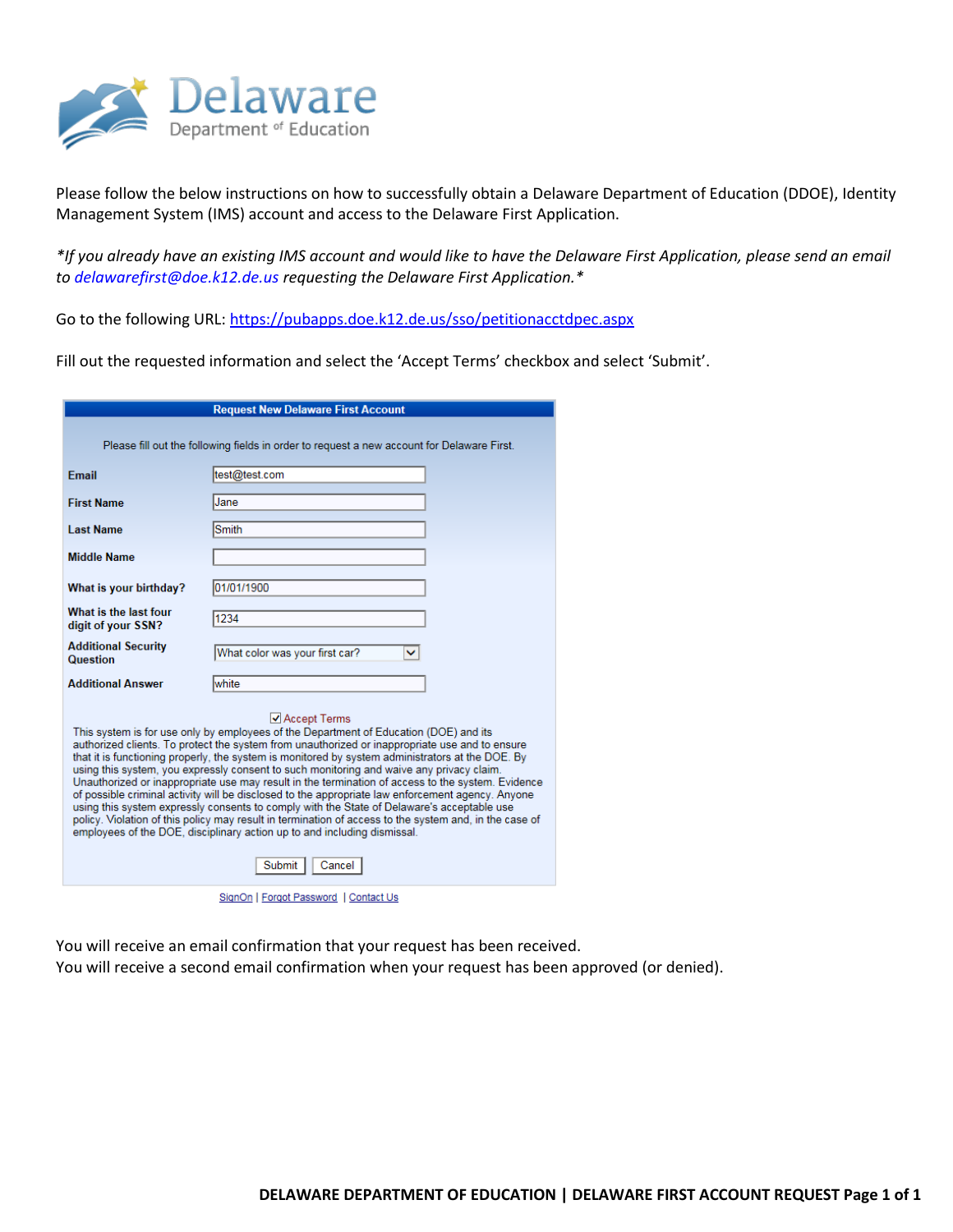

Once your account has been approved, you will need to go to the following site to log into the Delaware First Application.

Go to the Delaware Department of Education website: [www.doe.k12.de.us](http://www.doe.k12.de.us/)

Select the IMS icon in the top right hand corner.



Type in your username and temporary password sent to you in the email confirmation. Select the 'Sign On' button. \***do not select enter**\*

| <b>Identity Management System</b>                    |  |  |  |
|------------------------------------------------------|--|--|--|
| SignOn ID  jane.smith                                |  |  |  |
| Password                                             |  |  |  |
| Sign On                                              |  |  |  |
| Forgot/Reset Password   Request Account   Contact Us |  |  |  |
| <b>IMS FAQs</b><br>Authorized Users Only             |  |  |  |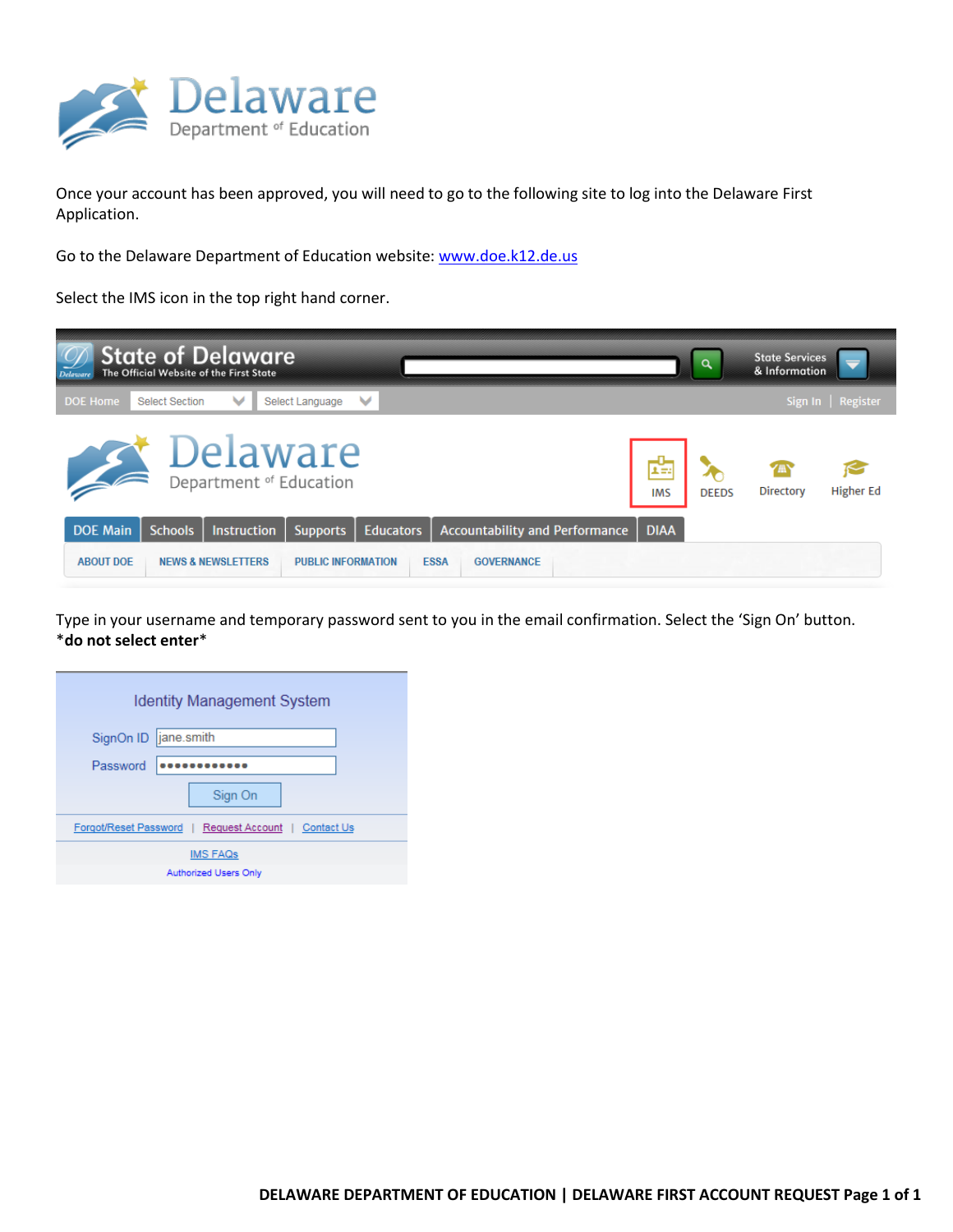

The first time you log in with the temporary password, you will be prompted to change your password to something you will remember. When your new password meets our Password Requirements you will receive the 'Acceptable Password' notification.

Your password must:

- \* Be at least 8 characters long
- \* Contain at least 1 upper case alpha character
- \* Contain at least 1 lower case alpha character
- \* Contain at least 1 numeric character
- \* Contain at least 1 special character (ex: ! @ # \$ % ^ & \*)
- \* Not contain your user IMS ID
- \* Not be equal to your last 4 passwords
- \* Not be similar to your old password

|                                                   | <b>Reset/Change Password</b>                                                                                                                                                                                                                                                                                                                                                                                                                                                                                                                                                                                                                                                                                                                                                                                                                                                                                                                                                                                                                                                                                                                                                                                                                                                                                                                                                        |
|---------------------------------------------------|-------------------------------------------------------------------------------------------------------------------------------------------------------------------------------------------------------------------------------------------------------------------------------------------------------------------------------------------------------------------------------------------------------------------------------------------------------------------------------------------------------------------------------------------------------------------------------------------------------------------------------------------------------------------------------------------------------------------------------------------------------------------------------------------------------------------------------------------------------------------------------------------------------------------------------------------------------------------------------------------------------------------------------------------------------------------------------------------------------------------------------------------------------------------------------------------------------------------------------------------------------------------------------------------------------------------------------------------------------------------------------------|
| <b>UserName</b>                                   | kristilee.lloyd                                                                                                                                                                                                                                                                                                                                                                                                                                                                                                                                                                                                                                                                                                                                                                                                                                                                                                                                                                                                                                                                                                                                                                                                                                                                                                                                                                     |
| <b>Current or Temp Password</b>                   |                                                                                                                                                                                                                                                                                                                                                                                                                                                                                                                                                                                                                                                                                                                                                                                                                                                                                                                                                                                                                                                                                                                                                                                                                                                                                                                                                                                     |
| <b>New Password</b>                               | <b>Acceptable Password</b><br><br>÷                                                                                                                                                                                                                                                                                                                                                                                                                                                                                                                                                                                                                                                                                                                                                                                                                                                                                                                                                                                                                                                                                                                                                                                                                                                                                                                                                 |
| <b>Re-Enter Password</b>                          |                                                                                                                                                                                                                                                                                                                                                                                                                                                                                                                                                                                                                                                                                                                                                                                                                                                                                                                                                                                                                                                                                                                                                                                                                                                                                                                                                                                     |
| <b>Password Requirements</b><br><b>Disclaimer</b> | Your password must:<br>Be at least 8 characters long<br>• Contain at least 1 upper case alpha character<br>Contain at least 1 lower case alpha character<br>Contain at least 1 numeric character<br>Contain at least 1 special character (ex: $(Q)$ # \$ % ^ & *)<br>• Not contain your part of user signon ID<br>• Not be equal to your last 4 passwords<br>. Not be similar to your old password e.g. Bul2sky and bul3Sky would be similar<br>■ Accept Terms<br>This system is for use only by employees of the Department of Education<br>(DOE) and its authorized clients. To protect the system from unauthorized or<br>inappropriate use and to ensure that it is functioning properly, the system is<br>monitored by system administrators at the DOE. By using this system, you<br>expressly consent to such monitoring and waive any privacy claim.<br>Unauthorized or inappropriate use may result in the termination of access to<br>the system. Evidence of possible criminal activity will be disclosed to the<br>appropriate law enforcement agency. Anyone using this system expressly<br>consents to comply with the State of Delaware's acceptable use policy.<br>Violation of this policy may result in termination of access to the system and,<br>in the case of employees of the DOE, disciplinary action up to and including<br>dismissal<br>Cancel<br>Update |

Select the 'Accept Term's box and then select the 'Update' button. \***do not select enter**\*